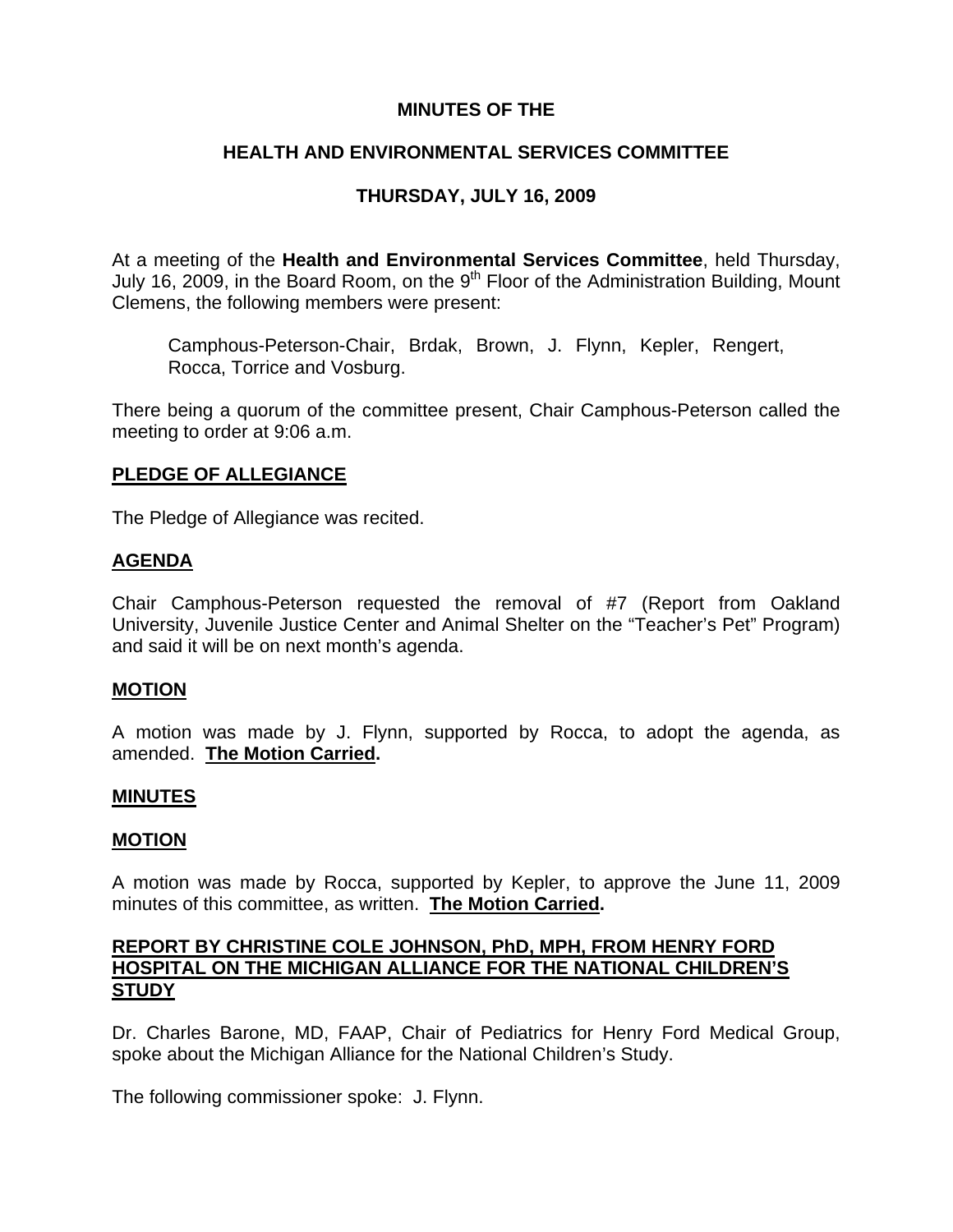# **PROSECUTOR'S ENVIRONMENTAL UNIT REPORT FOR JUNE**

## **MOTION**

A motion was made by Rengert, supported by Rocca, to receive and file the status report on the Prosecutor's Environmental Unit for June, as submitted by Luanne Laemmerman. **The Motion Carried.** 

## **REPORT ON THE 2009 BEHAVIORAL RISK FACTOR SURVEY**

Mr. Steven Kuntz, Manager of Planning and Quality Assurance for the Health Department, spoke about the 2009 Behavioral Risk Factor Survey.

The following commissioner spoke: Vosburg.

## **REPORT FROM WATER QUALITY BOARD**

## **MOTION**

A motion was made by J. Flynn, supported by Vosburg, to receive and file a report of the Macomb County Water Quality Board outlining their June 9<sup>th</sup> meeting. **The Motion Carried.** 

## **S.W.I.M. TEAM REPORT FOR MAY**

## **MOTION**

A motion was made by Vosburg, supported by Torrice, to receive and file the S.W.I.M. Team Report for May. **The Motion Carried.** 

## **ENVIRONMENTAL PROBLEMS: LAKE/RIVER FUND**

The following commissioners spoke: Brown, Rengert and Vosburg.

#### **Request from Clinton Township to Redirect Previously Approved Award and Reduce Amount by \$20,000**

## **MOTION**

A motion was made by Torrice, supported by Brown, to approve Clinton Township's request to redirect previously approved Environmental Problems: Lake/River Fund award and reduce amount by \$20,000.

The following commissioners spoke: Rengert and Vosburg.

Chair Camphous-Peterson called for a vote on the motion and **The Motion Carried.**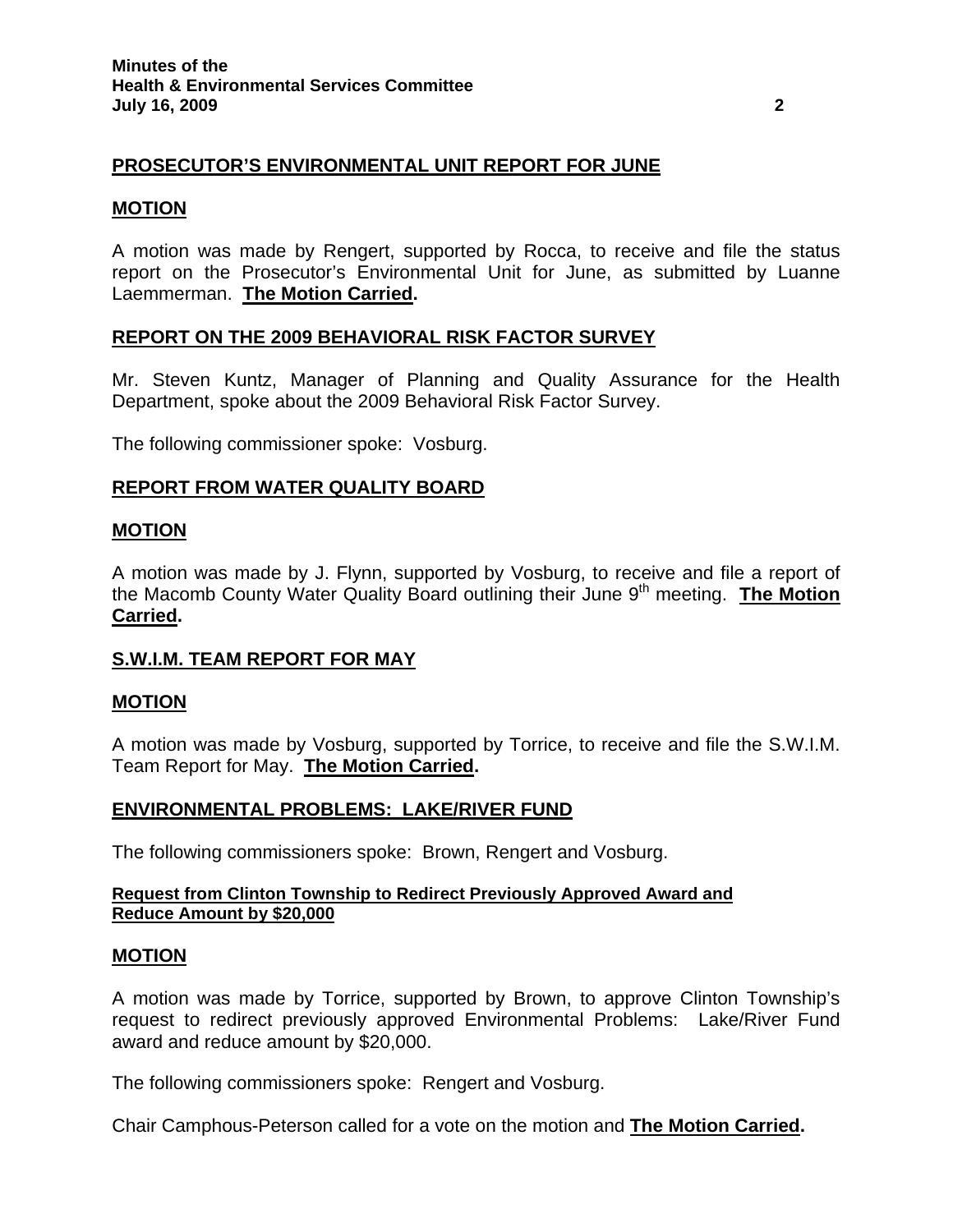#### **Minutes of the Health & Environmental Services Committee July 16, 2009 3**

Chair Camphous-Peterson asked that the next three requests for funding be reviewed individually prior to any action taken regarding the amounts. That was agreed to by members.

## **Funding Request from Shelby Township**

Jeff Benard, AEW, overviewed some of the issues regarding the Four Bears Lake outlet project.

The following commissioners spoke: Brown, Vosburg, Rengert, Camphous-Peterson, J. Flynn and Brdak.

## **Funding Request from Ray Township**

Charles Bohm, Supervisor, spoke about their proposed project.

The following commissioners spoke: Rengert and Vosburg.

## **Funding Request from Bruce Township**

The following commissioner spoke: Brown.

James Tignanelli, Supervisor, spoke about their project.

## **Information Regarding Fund Submission by the City of Mount Clemens**

The following commissioners spoke: Camphous-Peterson, Vosburg, Brown and Brdak.

In summary, Mr. Kalkofen indicated that the total amount of the funding requests from Shelby, Ray and Bruce Townships is \$55,000, but there is only \$25,000 available.

## **MOTION**

A motion was made by Rengert, supported by Vosburg, to approve the project request by Clinton Township and that the requests for funding by Shelby Township, Ray Township and Bruce Township be equally reduced based on the percentage of funds available and forward to the Budget Committee.

# **AMENDMENT**

A motion was made by Brdak, supported by J. Flynn, to award \$8,333.33 each to Shelby Township, Ray Township and Bruce Township from the Environmental Problems: Lake/River Fund.

The following commissioners spoke: Brdak, Rengert, J. Flynn and Brown.

Chair Camphous-Peterson called for a vote on the amendment and **The Motion Carried with Brown, Rengert, Rocca and Vosburg voting "No."**